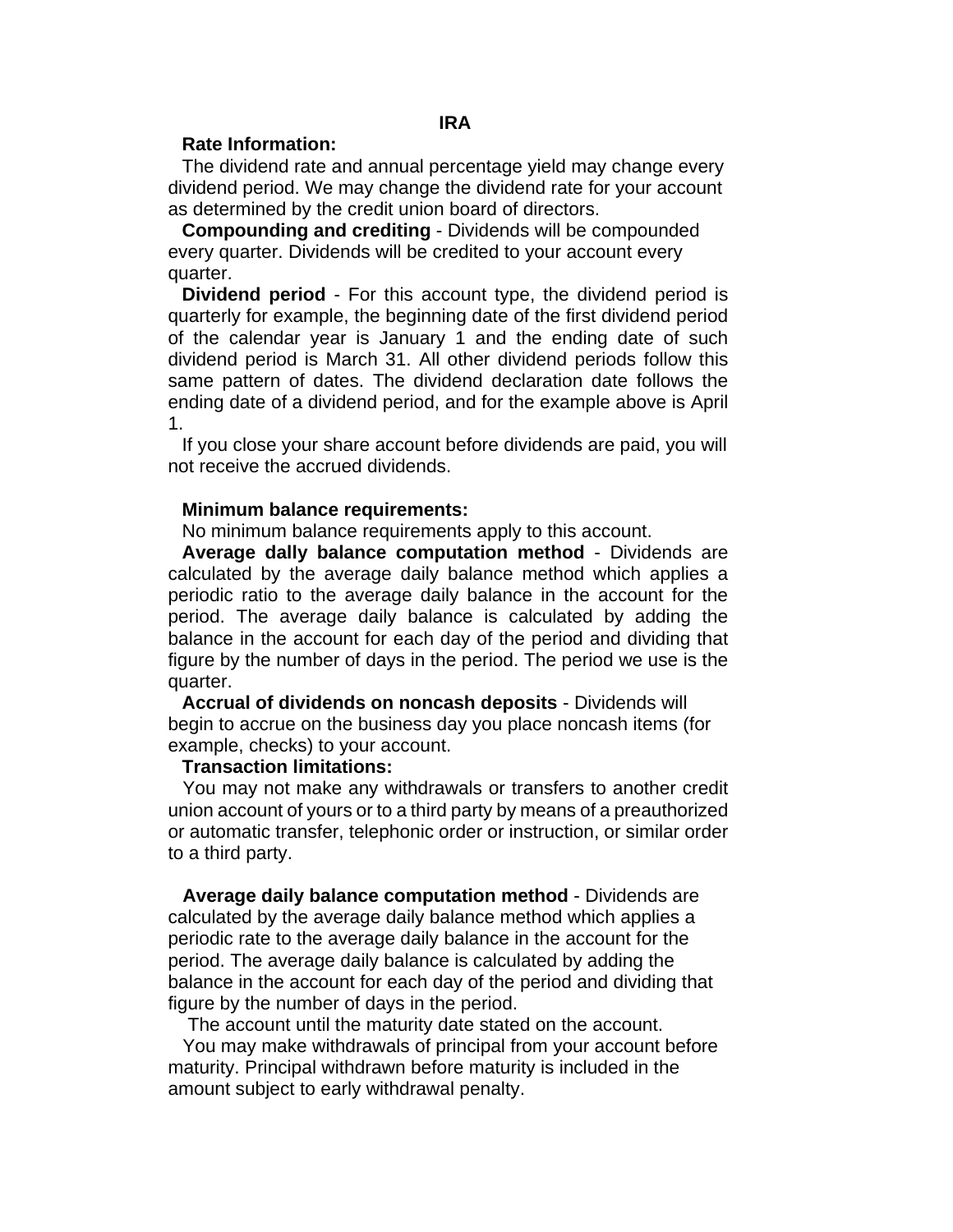You can only withdraw dividends before maturity. If you make arrangements with us for periodic payments of dividends in lieu of crediting.

# **Minimum balance requirements:**

The minimum balance required to open this account is \$2,000 00 **Average daily balance computation method** - Dividends are calculated by the average daily balance method which applies a periodic rate to the average daily balance in the account for the period. The average daily balance is calculated by adding the balance in the account for each day of the period and dividing that figure by the number of days in the period

**Accrual of dividends on noncash deposits** - Dividends will begin to accrue on the business day you place noncash items (for example, checks) to your account.

## **Transaction limitations:**

After the account is opened, you may not make additions into the account until the maturity date stated on the account.

You may make withdrawals of principal from your account before maturity. Principal withdrawn before maturity is included in the amount subject to early withdrawal penalty.

You can only withdraw dividends before maturity if you make arrangements with us for periodic payments of dividends in lieu of crediting

☐**Early withdrawal penalties** (a penalty may be imposed tor withdrawals before maturity) –

- II your account has an original maturity of one year or less:

The penalty we may impose will equal 30 days dividends on me amount withdrawn subject to penalty

- II your account has an original maturity of more than one year:

The penalty we may impose will equal 90 days dividends on the amount withdrawn subject to penalty.

In certain circumstances such as the death or incompetence of an owner of this account, the law permits, or in some cases requires, the waiver of the early withdrawal penalty. Other exceptions may also apply, for example, if this is part of an IRA or other tax-deferred savings plan.

☐ **Withdrawal of dividends prior to maturity** - The annual percentage yield is based on an assumption that dividends will remain in the account until maturity. A withdrawal will reduce earnings.

☐ **Automatically renewable account** - This account will automatically renew at maturity. You may prevent renewal if you withdraw the funds in the account at maturity (or within the grace period mentioned below, if any) We can prevent renewal if we mail